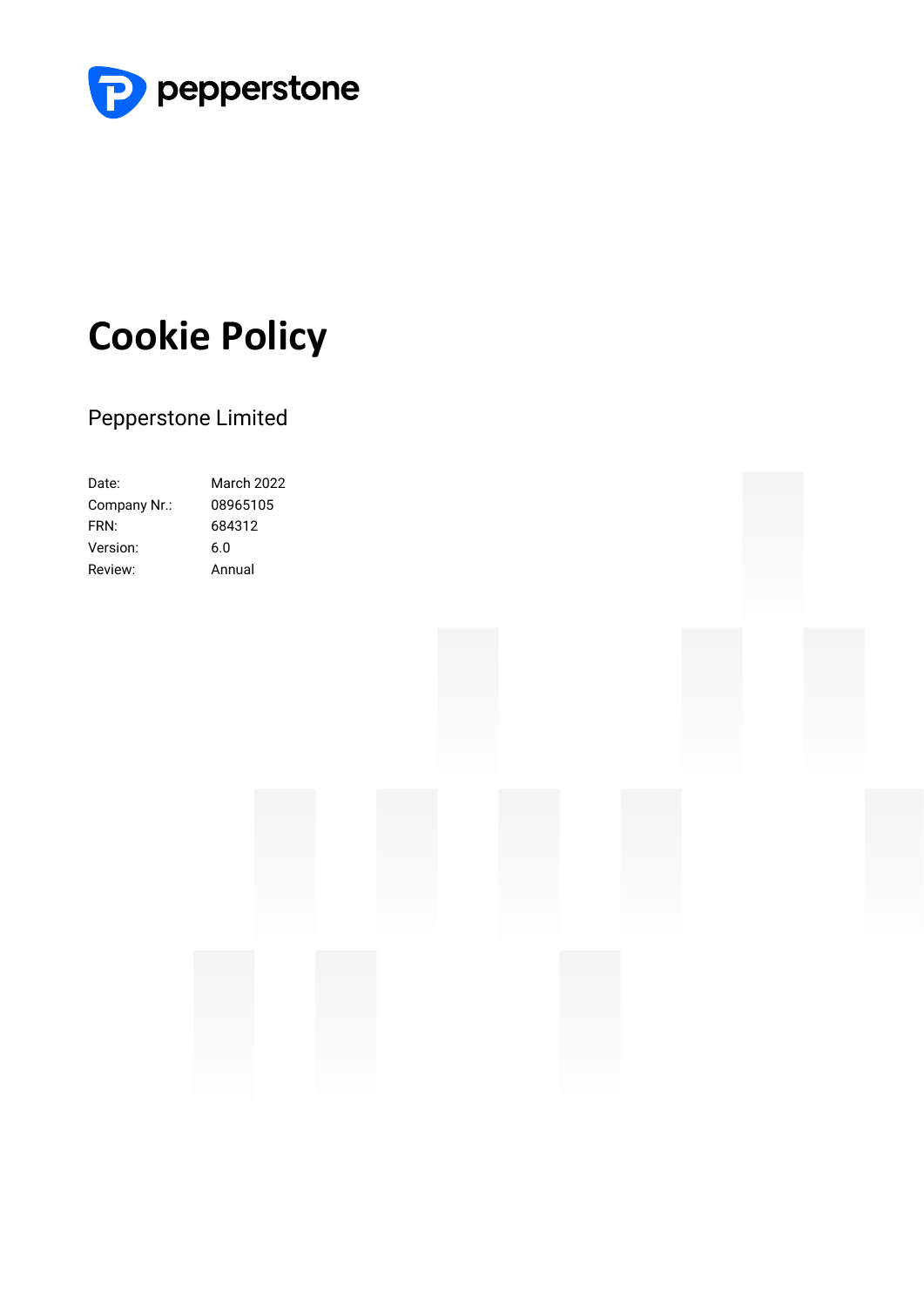# 1. Introduction

Pepperstone Limited ("**Pepperstone**", "**we**", "**us**", "**our**") uses Cookies when you visit a website related to us.

Protecting your privacy and personal data is very important to us. We're committed to ensuring that we provide you with the relevant information and tools so that you can manage your cookie preferences.

This Cookie Policy applies to residents of the UK and EEA who've registered for a trading account or demo account with Pepperstone.

# 2. What are cookies?

A cookie is a small file which asks permission to be placed on your computer's hard drive. Once you agree, the file is added and the cookie helps analyse web traffic or lets businesses know when you visit a particular website. Cookies allow web applications to respond to you as an individual.

Cookies help us provide you with a better website by enabling us to monitor the pages that you find useful and tailor our website to your needs, likes and dislikes by gathering and remembering information about your preferences.

The cookies that we use can't execute code or deliver any viruses. We only ever use cookies for the essential functioning of our website, for analytical purposes to provide you with a great client experience, and for marketing, so that we serve you with content that's in line with your interests, based on your activity on our website.

# 3. Our cookies

We use a number of cookies to provide you and other users with our products and services via our website and trading platform.

While we do collect certain pieces of information about you in order to provide our products and services to you and improve our offering.

**Please be aware that if you choose not to accept cookies, you may not be able to take full advantage of our website.**

### **3.1 How we use cookies**

**The cookies used by our websites:**

- **Do not** store any personal data such as passwords
- **Do not** access any other information stored on your computer
- **Do not** compromise the security of your device(s)
- **Do** allow us to provide a service through which people can access their trading account(s)
- **Do** allow us to monitor the number of people using our website
- **Do** allow us to see how people arrive at our website (for example, via search engine or via email)
- **Do** allow us to gather technical information about people using our website, such as their geographical location and the type of web browsers they are using
- **Do** allow us to display advertisements on other websites to people who've previously accessed our websites (for example, banner ads). We can't identify the individuals who are served with these ads
- **Do** allow us to display content on our websites that's more relevant to you and your preferences, based on the information we hold and your behaviour on our website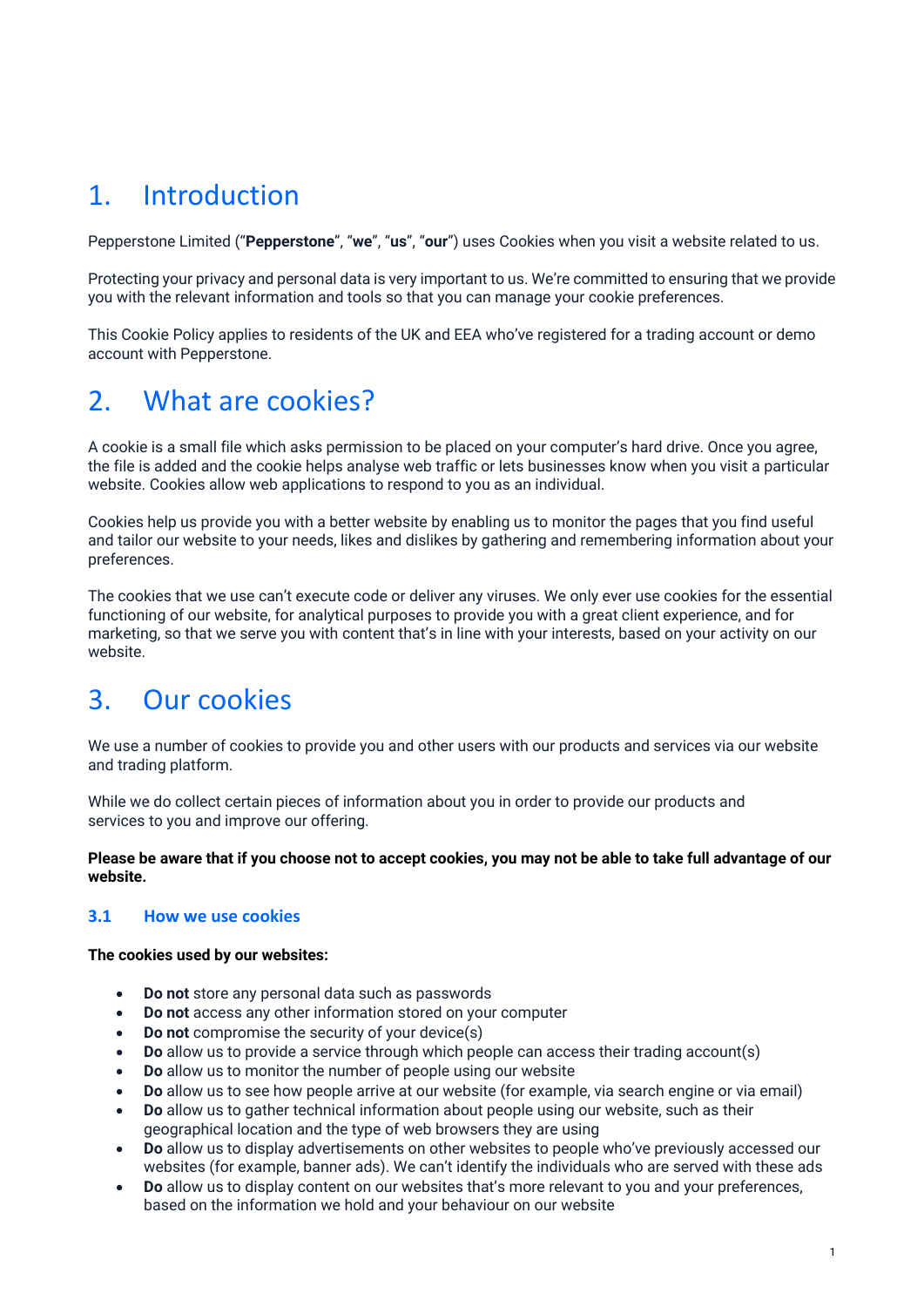• **Do** allow our website to recall certain settings and preferences to make it easier to use our website

### **3.2 The types of cookies we use**

We categorise our cookies into three categories, essential, analytical and marketing/targeting. While the cookies that we use may change from time to time as we improve and update our website, we use them for the following purposes:

### **3.2.1 Essential Cookies**

These are cookies that are essential to the functioning of our website and our products and services. An essential function includes enabling you to complete trading account applications, remembering your login details, initiating web chat with our support team or other website functionality. You can't deactivate these cookies as without them we are unable to provide our website to you.

| <b>Source</b>                         | <b>Type</b> | Examples*                                       | <b>Purpose</b>                                                                                                                              |
|---------------------------------------|-------------|-------------------------------------------------|---------------------------------------------------------------------------------------------------------------------------------------------|
| Pepperstone<br>first-party<br>cookies | Pepperstone | ho_id<br>cxd<br>$pep_*$<br>hl<br>website_locale | To support various essential functions such as<br>managing cookie preferences, language and<br>licence selection and affiliate attribution. |
| <b>Salesforce</b>                     | Third party | inst                                            | To enable live chat support between visitors and<br>Pepperstone service staff.                                                              |
| <b>Trustpilot</b>                     | Third party | trustpilot                                      | Renders the Trustpilot widget on our website,<br>which shows an overall 'Trust score' for our<br>business.                                  |

### **3.2.2 Analytical**

These cookies help us to understand how visitors use our website. These are set by us or our third-party analytics providers and allow us to record certain information about you, such as the pages you visit on our website, how many times you visit and the links that you click on. We use this information improve our website, such as tailoring the website to your personal preferences and ensuring that it's optimised to remove confusing or ineffective content.

| <b>Source</b>              | <b>Type</b>        | Examples*                         | <b>Purpose</b>                                                                                                                                                                                                                                                         |
|----------------------------|--------------------|-----------------------------------|------------------------------------------------------------------------------------------------------------------------------------------------------------------------------------------------------------------------------------------------------------------------|
| <b>Segment</b>             | <b>Third party</b> | ajs_anonymou<br>s_id<br>$\Box$ ga | Used for segmentation and personalisation to<br>improve user journeys. This is anonymous until<br>you register for a trading account with us and<br>help us to improve our website and content to<br>better serve you.                                                 |
| Google                     | <b>Third party</b> | $\Box$ ga                         | Used to anonymously analyse the user journey<br>and help us to improve our website and content<br>to better serve you.                                                                                                                                                 |
| Algolia<br><b>Insights</b> | <b>Third party</b> | <b>_ALGOLIA</b>                   | Measures your interactions to help us improve<br>the website functionality and content, ensuring<br>you have the best possible customer<br>experience. This anonymously tracks user<br>activity and help us to improve our website and<br>content to better serve you. |

<sup>\*</sup> The exact cookies used may change from time to time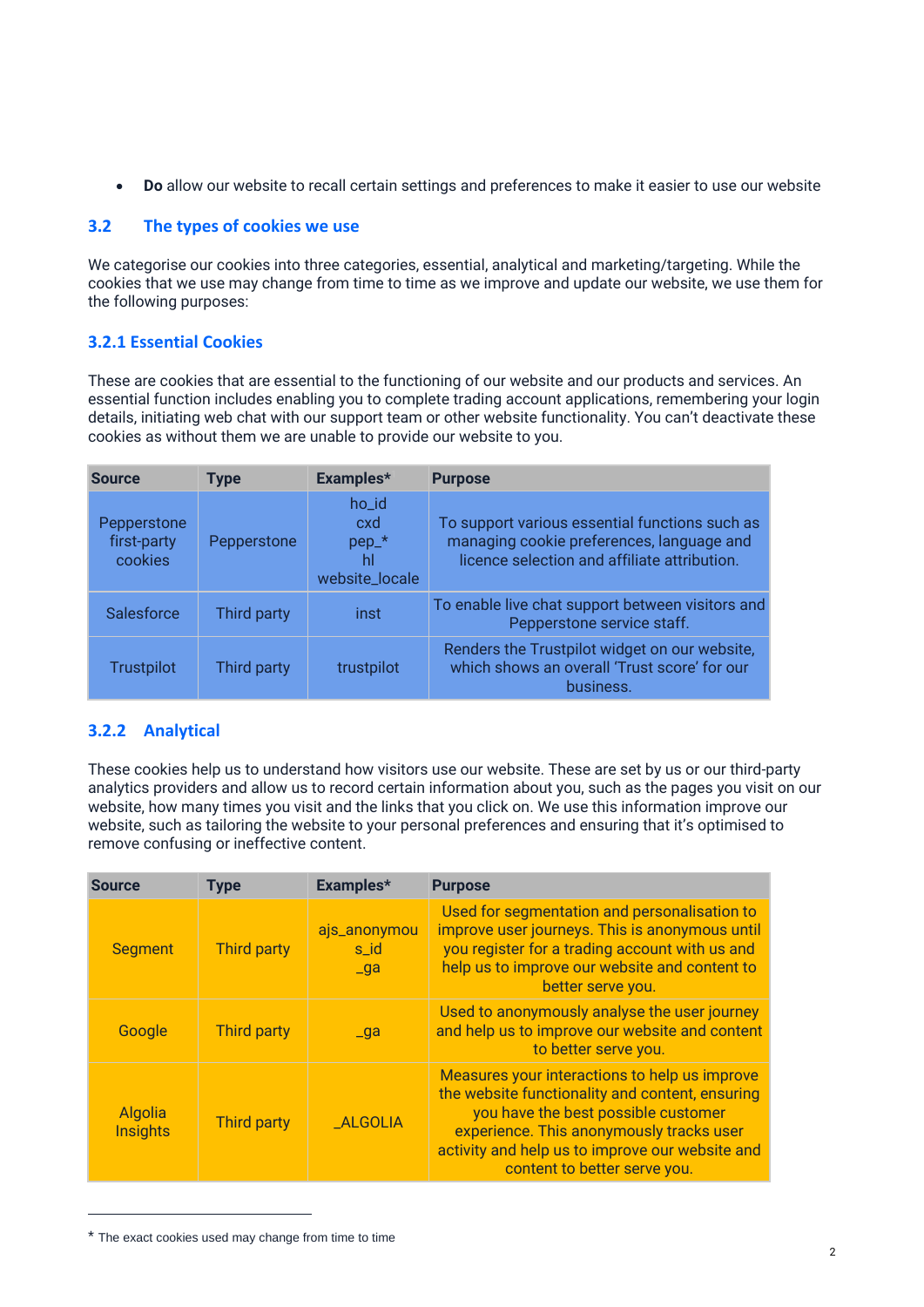| <b>Source</b> | <b>Type</b> | Examples*    | <b>Purpose</b>                                                                                                         |
|---------------|-------------|--------------|------------------------------------------------------------------------------------------------------------------------|
| <b>Hotiar</b> | Third party | $\Delta$ hj* | Used to anonymously analyse the user journey<br>and help us to improve our website and content<br>to better serve you. |

### **3.3.3 Marketing/targeting**

These cookies help us and our partners to understand what you're are interested in on our website and on social media so we can provide you with a more personalized marketing experience. They can track your browsing history and online activities across websites to create a profile of your activities and interests. They don't directly store personal information – they're based on uniquely identifying your browser and internet device only. We share this information with our third party marketing partners to enable us to serve you with relevant advertising when you visit other sites (e.g. to remind you of products or services that you might have shown an interest in or to provide you with special offers). We also work with third parties who may place cookies on your web browser to enable us and other advertisers to serve you with advertising based on your browsing and online search activity.

If you don't allow these cookies, you'll experience less targeted advertising. We adhere to industry accepted best practice regarding our use of marketing cookies. For more information, please refer to the Internet Advertising Bureau's website here: [https://www.iabuk.com/.](https://www.iabuk.com/)

| <b>Source</b>      | <b>Type</b> | Examples*                   | <b>Purpose</b>                                                                                                                                                                                                                                             |
|--------------------|-------------|-----------------------------|------------------------------------------------------------------------------------------------------------------------------------------------------------------------------------------------------------------------------------------------------------|
| Google             | Third party | <b>ANID</b>                 | Used to improve advertising by ensuring<br>advertisements are being shown to the right<br>users.                                                                                                                                                           |
| AdRoll             | Third party | _adroll_fpc                 | Used to improve advertising by ensuring<br>advertisements are being shown to the right<br>users.                                                                                                                                                           |
| LinkedIn           | Third party | UserMatch<br><b>History</b> | For user tracking and to serve targeted<br>advertising on the LinkedIn website.                                                                                                                                                                            |
| <b>DoubleClick</b> | Third party | <b>IDE</b>                  | Identifies information about you to prevent you<br>being shown advertising you have seen before.<br>This domain is owned by DoubleClick (Google).<br>It's an anonymous cookie that helps us to<br>analyse our website visitors and customer<br>conversion. |
| Facebook           | Third party | $\_fbp$                     | For user tracking and to serve targeted<br>advertising on the Facebook website.                                                                                                                                                                            |
| Twitter            | Third party | <b>Twitter</b>              | For user tracking and to serve targeted<br>advertising on the Twitter website.                                                                                                                                                                             |
| <b>Microsoft</b>   | Third party | uetsid                      | For user tracking and to serve targeted<br>advertising on Microsoft websites such as the<br>Bing search engine.                                                                                                                                            |
| <b>Reddit</b>      | Third party | _rdt_uuid                   | For user tracking and to serve targeted<br>advertising on the Reddit website.                                                                                                                                                                              |

## 4. How to manage your Cookie Preferences

You can manage your cookie preferences for analytical and marketing cookies through your browser settings.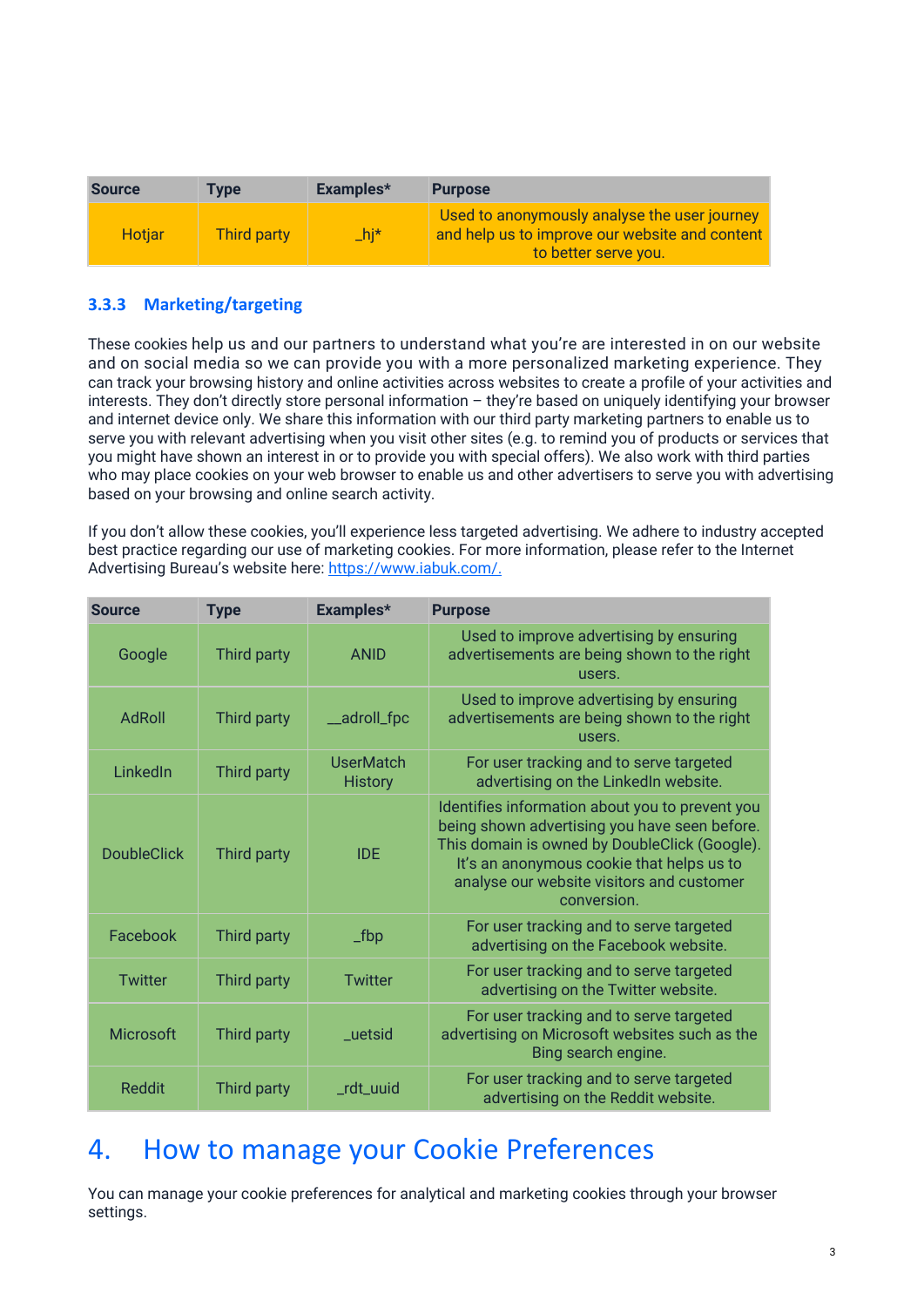Please be aware that if you choose not to accept cookies, you may not be able to take full advantage of our website or our trading platform.

#### **Google Chrome**

- At the top right of your browser, click the three vertical dots, then 'settings'
- Scroll to the bottom of the page and click 'advanced'
- Under 'privacy and security', click 'site settings'
- To enable cookies, head to the cookies section and tick 'allow sites to save and read cookie data (recommended)'. This option enables both first and third-party cookies
- To allow only Pepperstone cookies, enable 'block third-party cookies'
- To disable cookies, click 'see all cookies and site data', then click 'remove all'
- There are multiple levels of cookie enablement in Chrome. For more information, click [here.](https://support.google.com/chrome/answer/95647?hl=en)

#### **Safari**

- In the menu bar, select 'Safari', then choose 'preferences'
- Click on 'Privacy'
- To prevent trackers from using cookies to track you, select 'prevent cross-site tracking'
- To disable cookies, select 'block all cookies'
- For more information, click [here.](https://support.apple.com/en-gb/guide/safari/sfri11471/mac)

#### **Microsoft Internet Explorer (versions 9-11)**

- Select 'Tools' from the top of your browser's window
- Choose 'Internet Options'
- Navigate to the 'Privacy' tab
- Click 'Advanced'. Here you can choose to 'Accept' 'Block' or 'Prompt' both first and third-party cookies
- To disable cookies, tick 'Block'
- There are multiple levels of cookie enablement in Internet Explorer. For more information, click [here.](https://support.microsoft.com/en-us/topic/delete-and-manage-cookies-168dab11-0753-043d-7c16-ede5947fc64d)

#### **Microsoft Edge**

- Click the three dots (…) at the top right of your browser
- Choose 'settings' and then 'view advanced settings'
- Under 'cookies' choose either 'don't block cookies' or 'block only third party cookies'
- To disable cookies, click 'block all cookies'
- There are multiple levels of cookie enablement in Edge. For more information, click [here.](https://support.microsoft.com/en-us/microsoft-edge/delete-cookies-in-microsoft-edge-63947406-40ac-c3b8-57b9-2a946a29ae09)

#### **Mozilla Firefox**

- Click the menu button and choose 'content blocking'
- If 'standard' is selected, you are currently enabling cookies
- To block cookies, select 'custom' and click 'cookies' before selecting an option
- There are multiple levels of cookie enablement in Firefox. For more information, click [here.](https://support.mozilla.org/en-US/kb/enhanced-tracking-protection-firefox-desktop?redirectslug=Enabling+and+disabling+cookies&redirectlocale=en-US)

# 5. General Information

To find out more about how you can block, delete or manage cookies, please visit [www.aboutcookies.org](http://www.aboutcookies.org/)

For more information on how we handle your data please see our **Privacy Policy**.

If you have any questions or concerns please email: [support@pepperstone.com.](mailto:support@pepperstone.com)